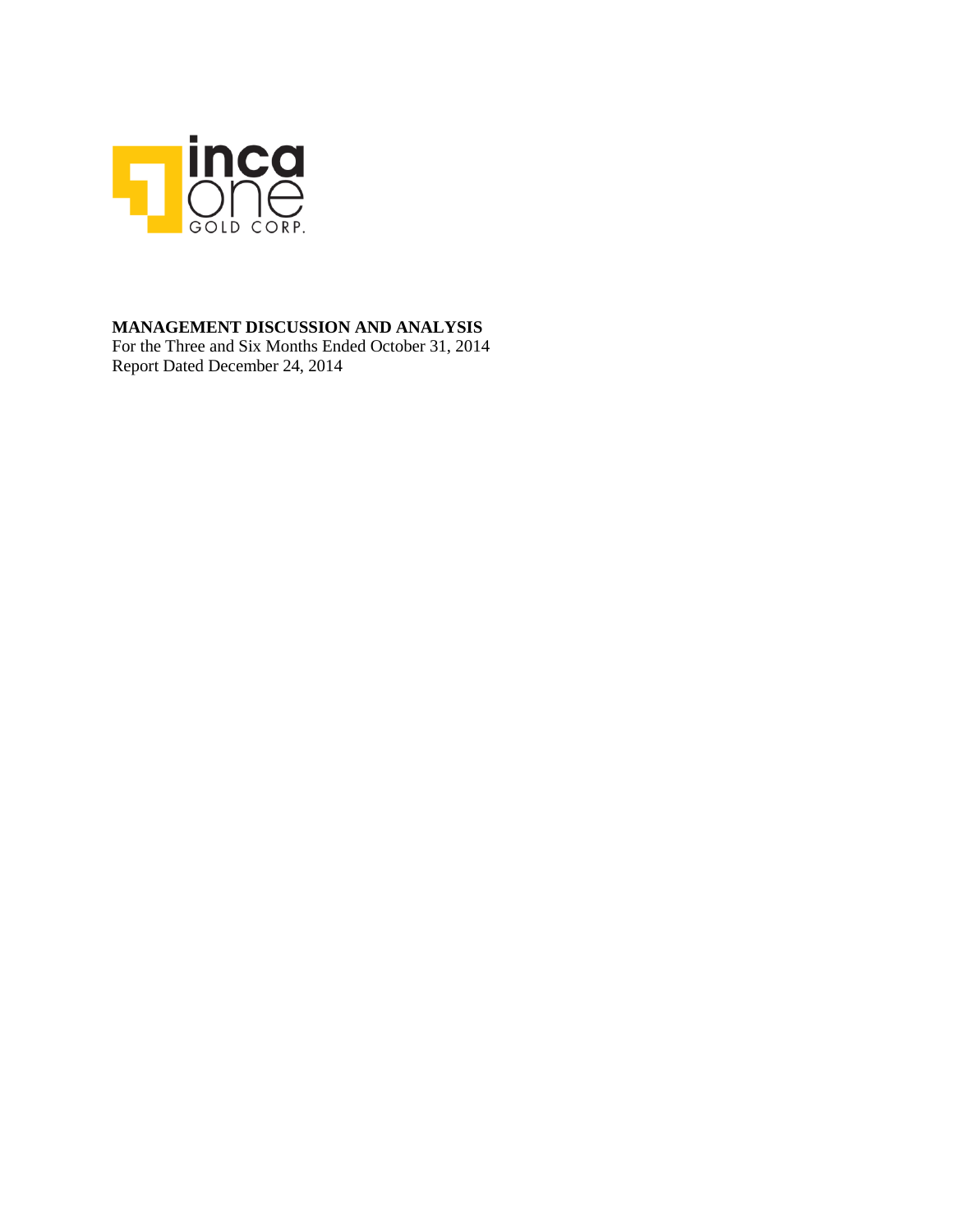(Formerly Inca One Resources Cop.) Management Discussion & Analysis Three and Six Months Ended October 31, 2014

The following information, prepared as of December 24, 2014, should be read in conjunction with the unaudited condensed interim consolidated financial statements of Inca One Gold Corp. (formerly Inca One Resources Corp.) ("the Company" or "Inca One") for the three and six months ended October 31, 2014 (the "October 2014 Interim Financial Statements").

The October 2014 Interim Financial Statements have been prepared in conformity with International Accounting Standard ("IAS") 34, Interim Financial Reporting, using the same accounting policies as detailed in the Company's audited consolidated financial statements for the year ended April 30, 2014. The October 2014 Interim Financial Statements do not include all the information required for complete annual financial statements in accordance with International Financial Reporting Standards ("IFRS"), as issued by the International Accounting Standards Board ("IASB") and interpretations of the International Financial Reporting Interpretations Committee ("IFRIC") and therefore should be read together with the audited annual financial statements for the year ended April 30, 2014 and the related MD&A for the year then ended .

### **General Overview**

Inca One was incorporated on November 9, 2005, and is a Canadian-based mineral exploration company, with a focus on ore processing having acquired its first gold milling facility in Southern Peru during 2013. The Company's focus on ore processing in Peru arose due to recent legislation by the Peruvian Government to institute a formalization process to regulate the activities of artisanal and small-scale miners while safeguarding the environment. The deadline for registering informal miners and their concessions expired on April 19, 2014.

As a mineral resource company since 2010, Inca One was engaged in the acquisition, exploration and development of mineral properties in Peru. As an ore processing company since 2013 (fiscal 2014), the Company, through its Peruvian subsidiary, first acquired an existing small-scale Peruvian mineral processing plant (the "Chala Plant"), which the Company upgraded to approximately 25 tonnes per day ("TPD") capacity and conducted test milling. Upon achieving a sufficient level of throughput and greater insight into the ore processing sector in Peru the Company successfully raised additional funds (see Financings below) to undertake a more significant capacity upgrade to 100 TPD which is nearing completion with two new 50 TPD capacity ball mills currently being commissioned and test milled. The Company has been sourcing high grade gold mill feed from legally recognized artisanal and small scale miners for processing. The Company also continues to actively evaluate new mineral projects and ore processing facilities in Peru.

Inca One is listed for trading on the TSX Venture Exchange (the "TSX-V") under the symbol "IO" and on the Frankfurt Stock Exchange under the symbol "SU9.F".

#### **Management Changes**

Effective August 30, 2014, Ms. Sharon Muzzin resigned from her role of Chief Financial Officer ("CFO"), and effective September 1, 2014, Mr. Oliver Foeste was appointed CFO. Mr. Foeste is a Chartered Accountant with over 10 years of experience in financial reporting, corporate governance, and corporate restructuring, and is the Managing Partner of Invictus Accounting Group LLP, which provides accounting, advisory and tax services to publicly listed issuers and private clients. Mr. Foeste has been a director of Inca One since 2010.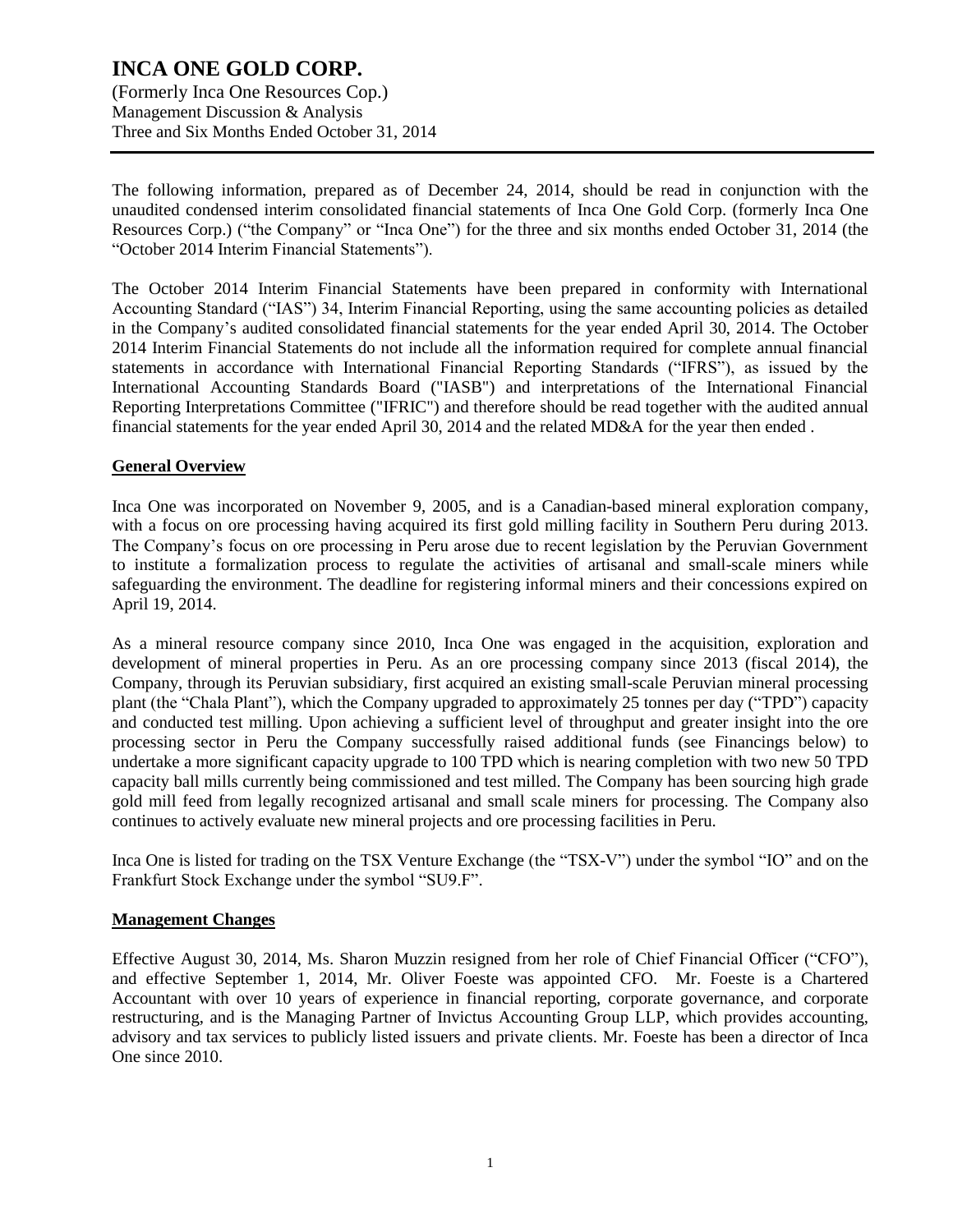(Formerly Inca One Resources Cop.) Management Discussion & Analysis Three and Six Months Ended October 31, 2014

Also during September 2014, Mr. Jamie Polar was appointed Vice President Development and Operations, Peru as an employee of the Company's wholly owned Peruvian subsidiary. Mr. Polar is a professional mechanical engineer and mining professional with over 20 years of experience managing operations in the mining and steel industry. In his most recent placement at Barrick Gold Corporation ("Barrick") as Operations General Manager, Mr. Polar was responsible for the operational and administrative management of the Pierina Mine in North Central Peru.

#### **Chala Plant - Acquisition**

On June 6, 2013, the Company entered into a Letter of Intent to acquire 100% of the Chala Plant in Southern Peru for US\$240,000. Of this amount, US\$150,000 has been paid and the remaining US\$90,000 is expected to be payable once transfer of the permitted facility is complete. Transfer of formal title is subject to a number of conditions. Finder fees of US\$40,000 were paid in connection with the acquisition. Sourcing and technical advice fees of US\$118,000, inclusive of value added tax, were also paid with respect to the acquisition and refurbishment of the Chala Plant and achieving an ore processing milestone of 250 tons in December 2013. The Company believes that acquiring an existing gold milling facility has saved the Company significant capital, time and resources by eliminating the construction and permitting process, which building a new gold processing plant would otherwise have entailed.

In March 2014 an incident occurred at the Chala Plant during which certain Government officials caused some minor damage under the mistaken belief that the plant was not operating legally. The damage was subsequently repaired.

As at October 31, 2014, capitalized Chala Plant costs totaled \$3,260,349 consisting of the US\$280,000 original purchase price and finder fee, US\$118,000 in sourcing and technical fees, and additional plant upgrade costs and capitalized pre-operating costs of \$2,839,135 incurred during the test milling stage.

#### **Chala Plant - Initial Test Milling**

The Chala Plant was refurbished almost immediately after acquisition in calendar 2013 in order to achieve a processing capacity of 25 TPD and its first production of activated carbon was reported in November 2013. During the year ended April 30, 2014, the Company estimated a recovery of 347.97 ounces of gold and 144.50 ounces of silver from the harvest of activated carbon from the Chala Plant during the initial test milling phase. The aforementioned technical information was reviewed on behalf of the Company by Phu Van Bui, P.Geo., a director and a Qualified Person as defined in NI 43-101.

#### **Chala Plant - Operations and Expansion**

During June, August, and December 2014, the Company closed the first, second, and third tranches, respectively, of the \$5,500,000 bond financing (see Financings below). The net proceeds from the bond financing were used to fund the Chala Plant upgrade to achieve a processing capacity of 100 TPD as well as provide working capital for ore purchases and operating purposes. Inca One management believes that the Chala Plant upgrade will enable the Company to generate sufficient cash flows to achieve profitable operations and further expand its Peruvian operations.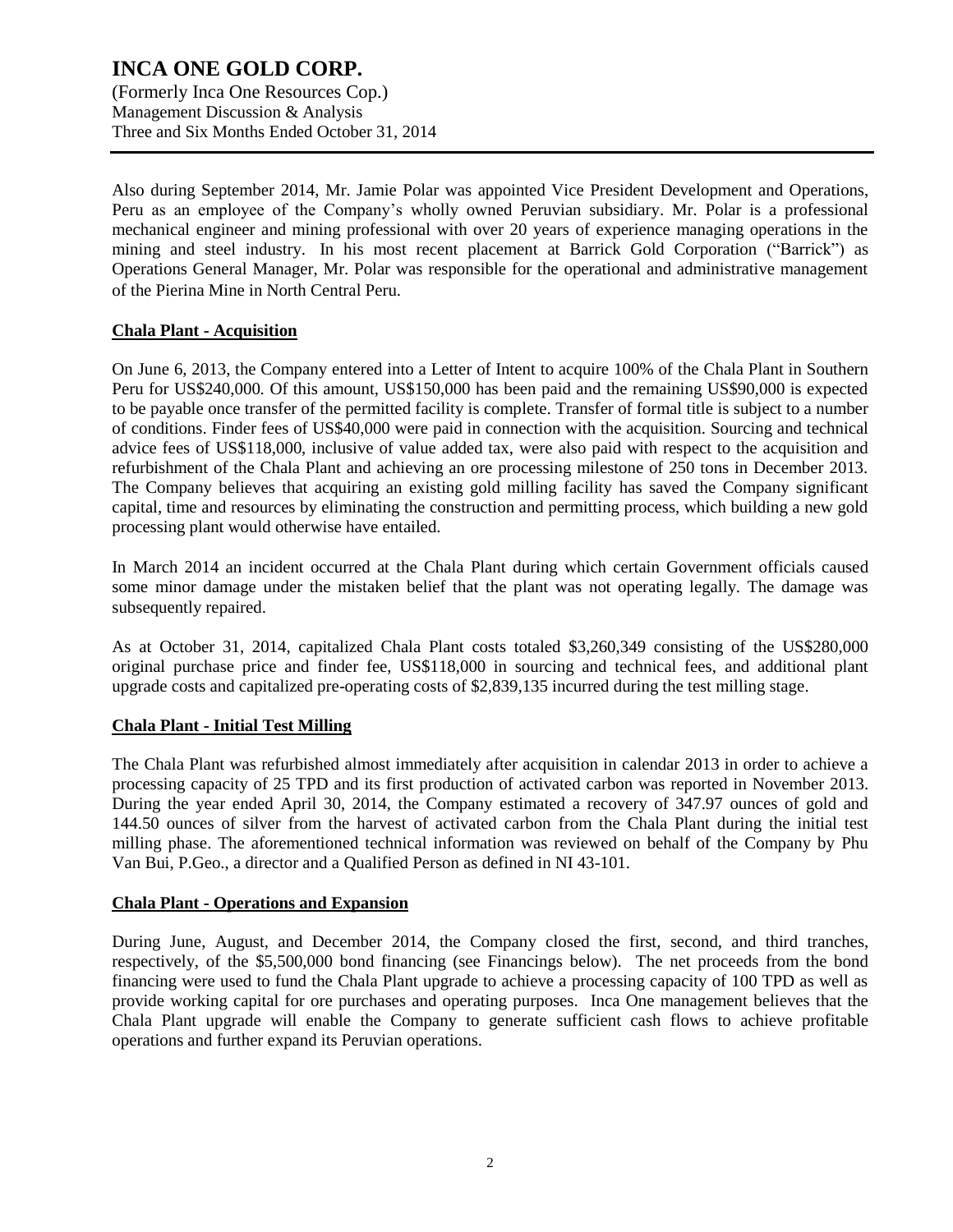(Formerly Inca One Resources Cop.) Management Discussion & Analysis Three and Six Months Ended October 31, 2014

The Company engaged ED&ED Engineering Services SA, an experienced and reputable Peruvian engineering firm to oversee the construction and plant expansion to 100 TPD capacity within the 2014 calendar year. Two new 50 TPD ball mills are currently being commissioned and the Company is conducting test milling with full capacity expected to be online by the end of December 2014. Many other aspects of the plant have been expanded and upgraded including the crushing and leaching systems, expansion of the camp, new scale and reception area, new lab and storage facilities, and expanded ore stockpile area. Full commissioning of the expanded plant is expected to be completed by December 31, 2014.

Since mid-October 2014 the Company has been test milling with the original production circuit to put people, systems, and processes in place for upcoming commercial production which is anticipated early 2015. The production circuit is a refurbishment of the original mill line that was placed back into production for test milling purposes. In December 2014, the Company announced that it had recovered 4,865 grams (157 ounces) of gold and 5,714 grams (184 ounces) of silver from refining the Company's loaded carbon which was harvested during November from test milling operations. A second test milling harvest began mid-December with recovery results to be announced in early 2015.

Since April 30, 2014, the Company has focused on and expanded the ore purchasing team to five members in order to establish sufficient ore feed for the growing plant capacity. The ore buying team is focused on establishing relationships and arranging ore supply contracts with multiple legal miners providing ore and mill feed with a gold grade target of 25 grams per tonne ("gpt") or greater. In October 2014, the Company signed its first multi-delivery letter of agreement ("LOA") to purchase mill feed for the Chala Plant with estimated supply of 350 tonnes of ore per month ("TPM"). During November and December the Company negotiated additional ore supply LOAs with Peruvian government-approved third party mining companies, securing additional ore tonnage.

As part of the formalization process the Chala Plant is currently in compliance and able to operate up to 100 TPD capacity. The Company has recently made significant progress on the various long-term licenses and permits required for the Chala Plant to operate at 100 TPD. The Company is also proceeding with the application of commercial permits to incrementally increase capacity up to 250 TPD. The Chala Plant currently sits on 21 hectares of land, and has ample room for plant expansion.

Inca One has made extensive progress since acquiring the mill in 2013, and is in the final stages of its transition from an exploration company to an ore processing company servicing government-permitted smallscale mining operations in Peru. The Company's internal financial models project positive operational cash flows during calendar 2015 as the Company ramps up to full operational capacity of 100 TPD. However, the Company has limited operating experience with its Chala Plant and future operational results may not be accurately predicted based on this limited information to date.

#### **The Corizona Project – Mineral Property Option**

Pursuant to the underlying Mining Lease with Purchase Option Agreement ("Underlying Agreement") dated January 24, 2013, between Canadian Mining and the Peruvian owner of the mineral property, Sociedad Minera Corizona Limited Liability Lima ("SMRL"), Canadian Mining is entitled to conduct mining activity on, and holds an option to purchase, the Corizona Project until February 27, 2015.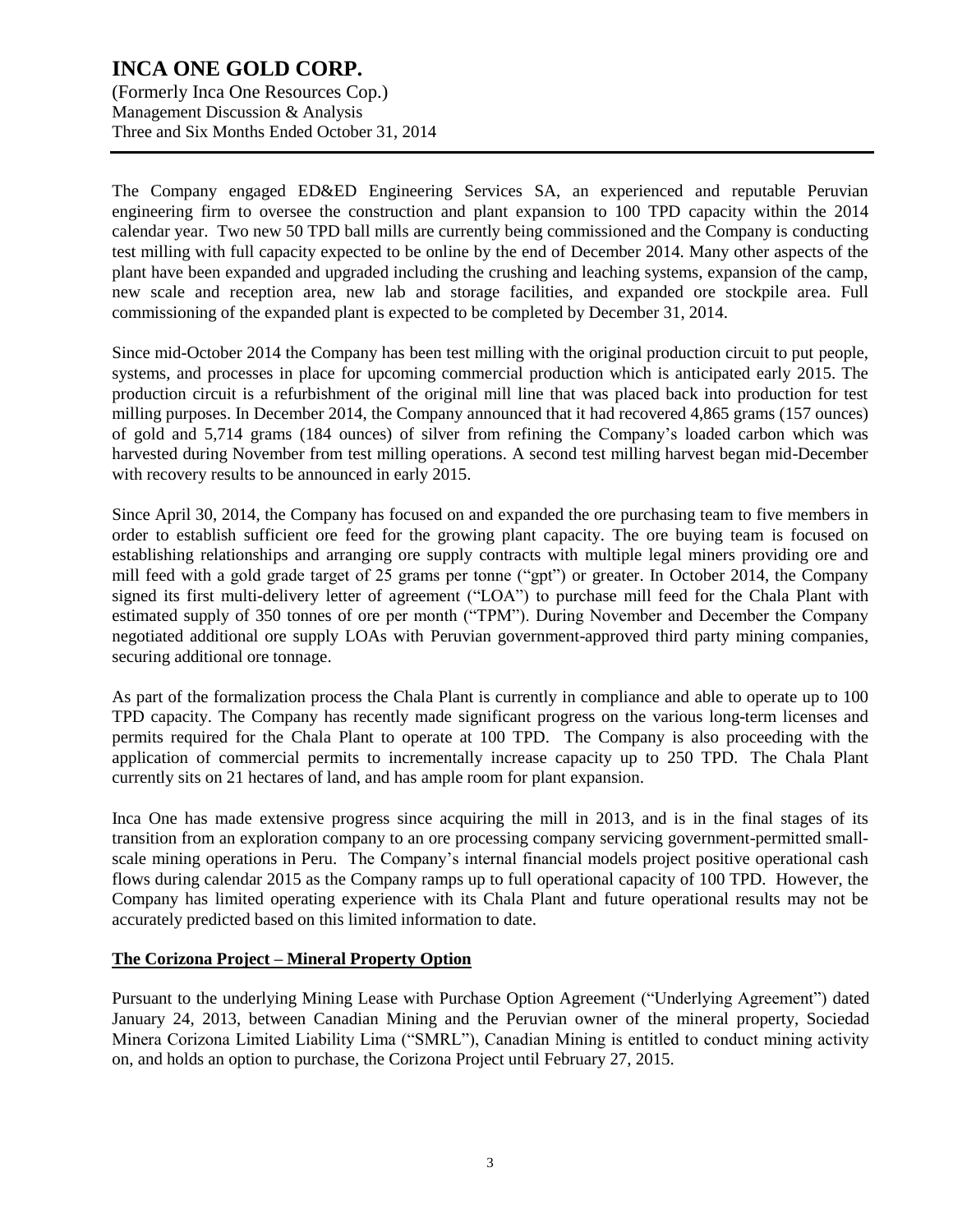(Formerly Inca One Resources Cop.) Management Discussion & Analysis Three and Six Months Ended October 31, 2014

Pursuant to an Assignment of Contractual Position Agreement formalized under Peruvian law on January 25, 2013, and amended on May 28, 2013 and June 5, 2013, between the Company and Canadian Mining, the Company was granted an exclusive right to acquire 100% of a mining lease and purchase option for the Corizona Project in exchange for a cash payment of US\$50,000.

The Community of Llambilla is the legal owner of the surface land where the Corizona Project is located. On April 28, 2013, Canadian Mining held a Community Assembly and successfully obtained the consent for the use of the surface land for a five-year term from the Community of Llambilla.

In order to earn its interest in the mineral property option the Company will be required to pay SMRL cash of US\$730,000 at the date of signing the transfer of the concession, US\$730,000 at the date such transfer is registered in the Lima, Peru Mining Registry office and is also required to pay US\$490,000 to Canadian Mining within five days of the date that the option is legally acquired by the Company.

The mineral property consists of approximately 259 hectares located in the Lahuaytambo District, Huarochirí province in the Department of Lima, in the area known as Cruz de Laya and La Mina, approximately 85 kilometers from the city of Lima ("the Corizona Project"). Previous work on infrastructure, exploration and engineered development has been performed on the Corizona Project and the property is accessible by road with an office, running water and electricity found on site. Corizona is not a mine and any materials taken from Corizona are bulk sampling materials only. In light of variable gold grades realized from Corizona's bulk sampling program the Company has decided to temporarily suspend work on the Corizona project while it focuses its resources on the Chala Plant expansion.

A revised Form 43-101F1 Technical Report of the Corizona Project dated February 23, 2014 was prepared by Mr. John Buckle, P.Geo., a Qualified Person as defined in NI 43-101 and it is available on the SEDAR website.

### **The Corizona Project – Joint Operation**

On June 5, 2013, the Company committed to a three year renewable Joint Venture Agreement with Canadian Mining for purposes of further exploration, evaluation, development and operation of the Corizona Project. Pursuant to the terms of this agreement the joint venture was to be operated by Canadian Mining and the Company was to contribute all of the initial funding in exchange for an 80% share of the Corizona Project's net profits, if any. During the six months ended October 31, 2014 this agreement was terminated.

During the six months ended October 31, 2014 the Company determined that Canadian Mining was not adhering to the terms of the Underlying Agreement it held with SMRL and therefore the Company is currently negotiating directly with SMRL to ensure the Company can continue to hold an interest in the Corizona Project. As of the date of this report a new agreement has not yet been finalized with SMRL. Therefore due to the uncertainty of successfully acquiring an option to purchase the Corizona property from SMRL, for accounting reasons a write-down of exploration and evaluation assets of \$367,337 was recorded during the year ended April 30, 2014.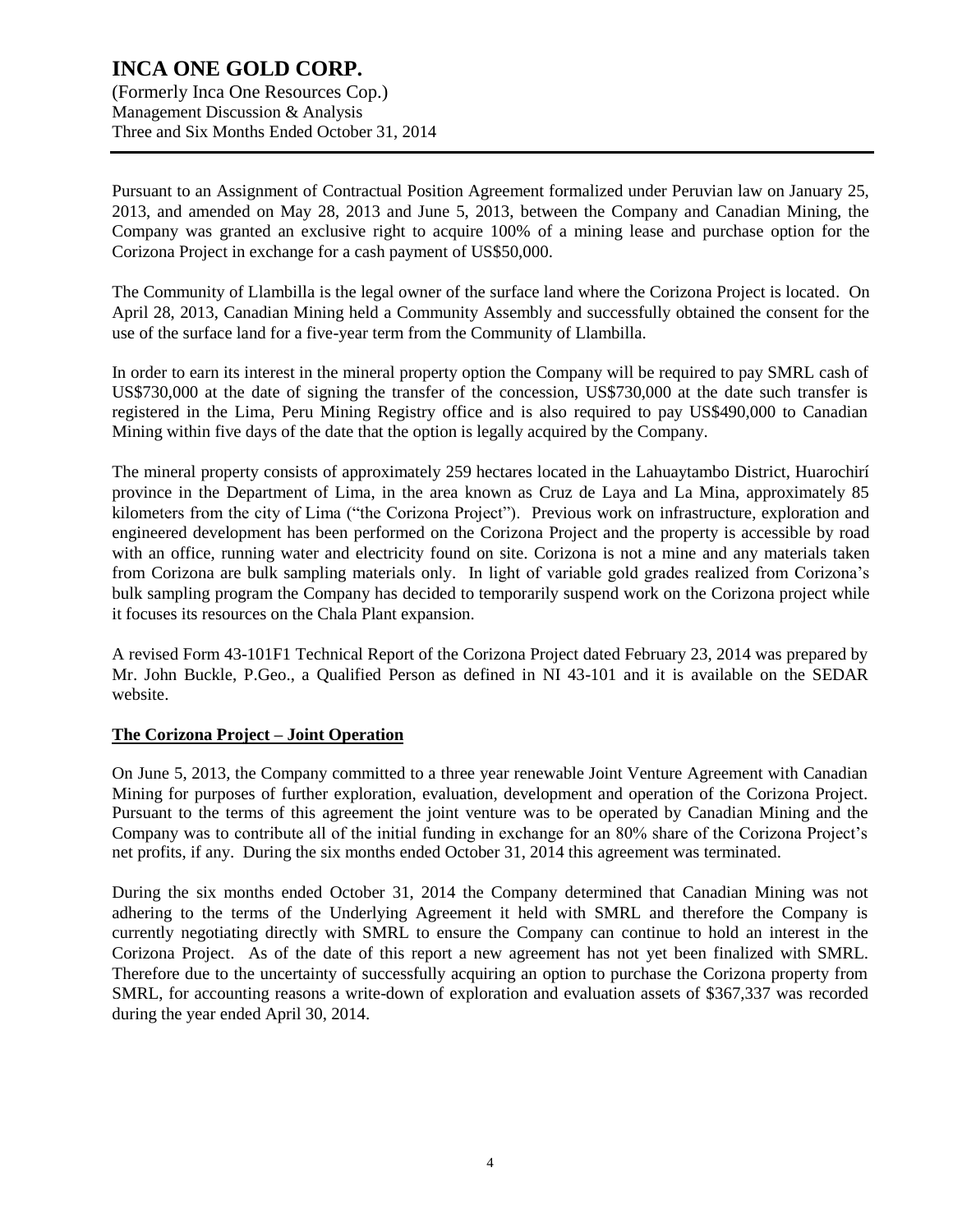(Formerly Inca One Resources Cop.) Management Discussion & Analysis Three and Six Months Ended October 31, 2014

### **The Las Huaquillas Property**

The Las Huaquillas Property is located in the Department of Cajamarca in northern Peru. It is easily accessible by road and is situated at a relatively low elevation of between 1,000 to 1,800 meters.

On March 25, 2011 and later amended on January 18, 2012, the Company entered into a definitive letter agreement (the "Agreement") with Rial Minera SAC ("Rial") and its shareholders (collectively the "Optionors") pursuant to which the Company was granted an option to acquire all of the issued and outstanding shares of Rial (the "Rial Shares"). Rial is a private Peruvian company that owns a 100% interest in the Las Huaquillas gold-copper project (the "Las Huaquillas Project"). Pursuant to the Agreement, the Company could acquire 100% of the Rial Shares, by paying an aggregate of US\$5,000,000 to the Optionors; issuing 8,000,000 common shares of the Company; and incurring exploration expenditures of US\$10,000,000 over a period of four years.

As at October 31, 2014, the Company has paid US\$375,000 and issued 325,000 shares for acquisition costs payable pursuant to the terms of the Agreement. As further consideration for the acquisition, the Company entered into a finder fees agreement dated July 31, 2011 and later amended by a letter agreement dated January 19, 2012, to pay finder fees of US\$282,500 and to issue 400,000 common shares of the Company over a period of four years. As at October 31, 2014, the Company had issued 16,250 shares and paid US\$35,625 in cash pursuant to the terms of this finder fees agreement. During the year ended April 30, 2013, Minera staked an additional 16,700 hectares of land surrounding the Las Huaquillas Project, increasing the total continuous claim holdings in the area to approximately 20,300 hectares.

After entering into the two agreements the Company expended considerable time and expense to obtain the requisite drilling permits for the Las Huaquillas Project and in June 2013, these drill permits were received. The Company then worked on locating a joint venture partner or formalizing an amended agreement with the Optionors, but was unable to achieve either goal. As a result Management terminated the option in December 2013.

For financial reporting purposes, due to the absence of sufficient verifiable information to support a recoverable value of the Las Huaquillas Project and drilling permits thereon, this value has been deemed to be zero. Accordingly a write-down of exploration and evaluation assets of \$2,452,330 was recorded during the year ended April 30, 2014. As at April 30, 2014 the Company held both the permits or Environmental Impact Statement ("DIA"), allowing for a drilling program to be conducted with respect to the Las Huaquillas Project. During June 2014, the DIA expired after its one year anniversary. The Company was unable to renew the DIA as previously in December 2013 the Company had terminated the underlying concession agreement.

#### **Future Outlook:**

The Company is moving forward with its business plan to focus on ore processing facilities in Peru and believes that the Chala Plant operations will provide the necessary cash flow to achieve profitability in calendar 2015. Subsequent to October 31, 2014, the Company received gross proceeds of \$1,400,000 pursuant to the final tranche of a bond financing (see Financings below). The Company intends to use the funds and net profits from ore processing operations at the Company's Chala Plant, and additional fundraising to execute its business plan and expand ore processing operations, so that it can continue to achieve its longterm objectives.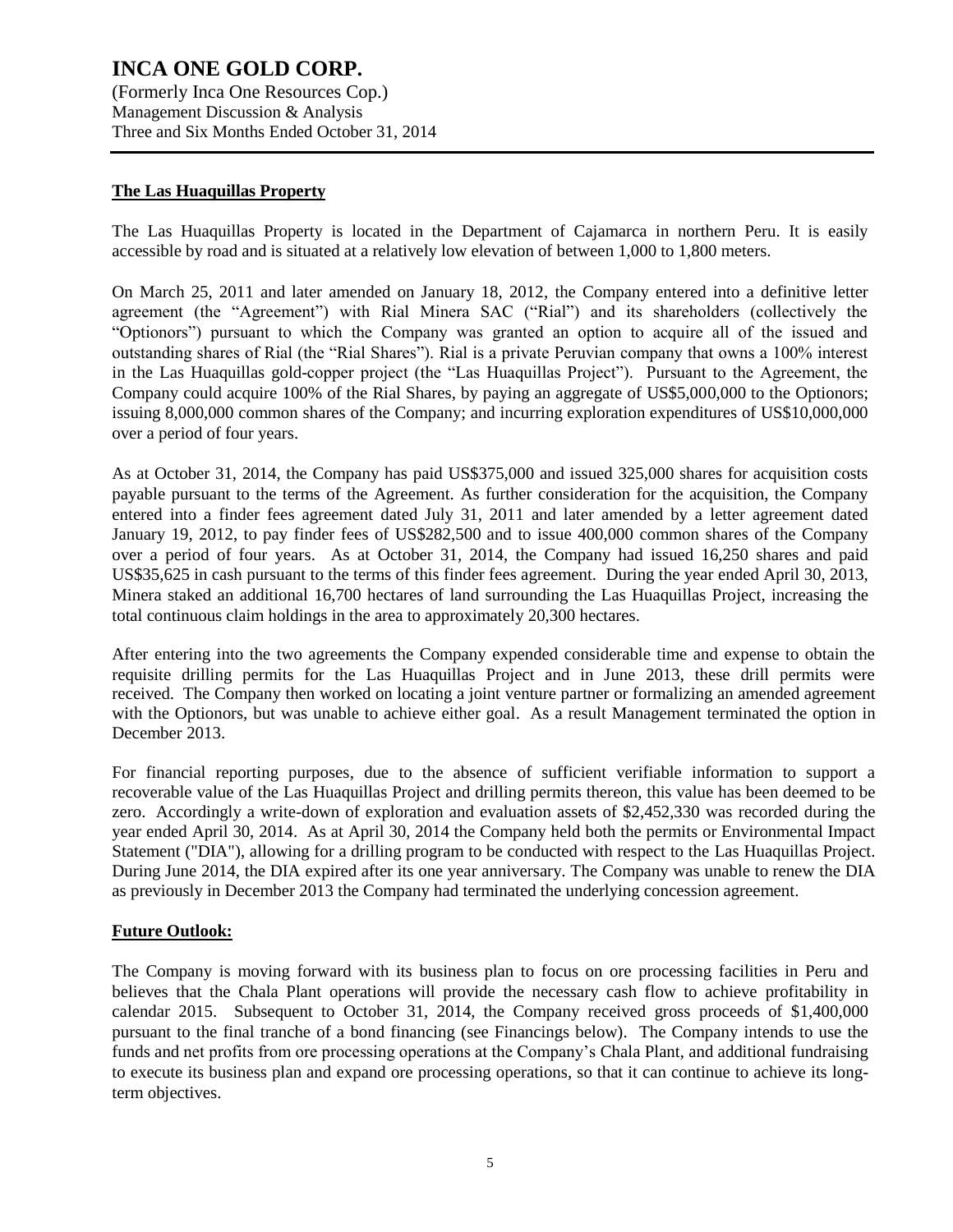(Formerly Inca One Resources Cop.) Management Discussion & Analysis Three and Six Months Ended October 31, 2014

### **Summary of Quarterly Information**

The following table sets out selected quarterly financial data from the Company's unaudited quarterly financial statements. There were no significant revenues reported in any of the periods reflected below.

|                  | Working      | Deferred<br>exploration / |           |             |             | Basic<br>loss |
|------------------|--------------|---------------------------|-----------|-------------|-------------|---------------|
|                  | capital      | development               | Total     |             | Long term   | per           |
| Quarter ended    | (deficiency) | expenditures              | assets    | Net loss    | liabilities | share         |
|                  | \$           | \$                        | \$        | \$          | \$          | $\mathbb{S}$  |
| October 31, 2014 | 843,171      | $\overline{\phantom{0}}$  | 4,771,034 | (747, 715)  | 4,393,324   | (0.01)        |
| July 31, 2014    | 1,501,008    | $\overline{\phantom{a}}$  | 3,889,948 | (699, 670)  | 3,082,066   | (0.01)        |
| April 30, 2014   | 170,974      | -                         | 2,546,062 | (848, 541)  | 626,349     | (0.02)        |
| January 31, 2014 | (114, 588)   | 57,392                    | 1,887,745 | (347,680)   | 613,944     | (0.01)        |
| October 31, 2013 | (114, 144)   | 100,990                   | 1,329,135 | (2,727,506) | 455,168     | (0.06)        |
| July 31, 2013    | (160, 863)   | 109,185                   | 3,189,915 | (345, 914)  | -           | (0.01)        |
| April 30, 2013   | 597,060      | 153,836                   | 3,396,270 | (219, 812)  | -           | (0.01)        |
| January 31, 2013 | 329,422      | 238,260                   | 2,662,312 | (211, 476)  |             | (0.01)        |

Significant changes are explained as follows:

During the three months ended October 31, 2014, the Company incurred higher consulting, management and professional fees, as a result of the increased resources required to manage the expanding ore processing operations. Other than the costs referred to above, the Company's quarterly net losses remained consistent through the quarters.

During the three months ended July 31, 2014, the Company received gross proceeds of \$2,700,000 from the first tranche of the bond financing and used some of these funds to pay down the accounts payable and accrued liabilities. This resulted in a significant increase in the working capital and long-term liabilities.

Costs began to increase during the quarter ended July 31, 2014 as the Company began to further expand the Chala Plant. During the three months ended April 30, 2014 the Company wrote down \$367,337 of expenditures incurred with respect to the Corizona Project thus increasing reported net loss.

The significant loss during the three months ended October 31, 2013 arose as the Company wrote down \$2,452,330 pertaining to its interest in the Las Huaquillas Project

### **Results of Operations**

Three months ended October 31, 2014 compared with the three months ended October 31, 2013

During the three months ended October 31, 2014, the Company reported a net loss of \$747,715 compared to a net loss of \$2,727,506 during the three months ended October 31, 2013, representing an increase in loss of \$472,539 other than the write-down of Las Huaquillas of \$2,452,330. In addition the Company recorded other comprehensive loss of  $$68,556$  (2013 –  $$nil$ ) due to a decrease in the share trading price of its investment in marketable securities.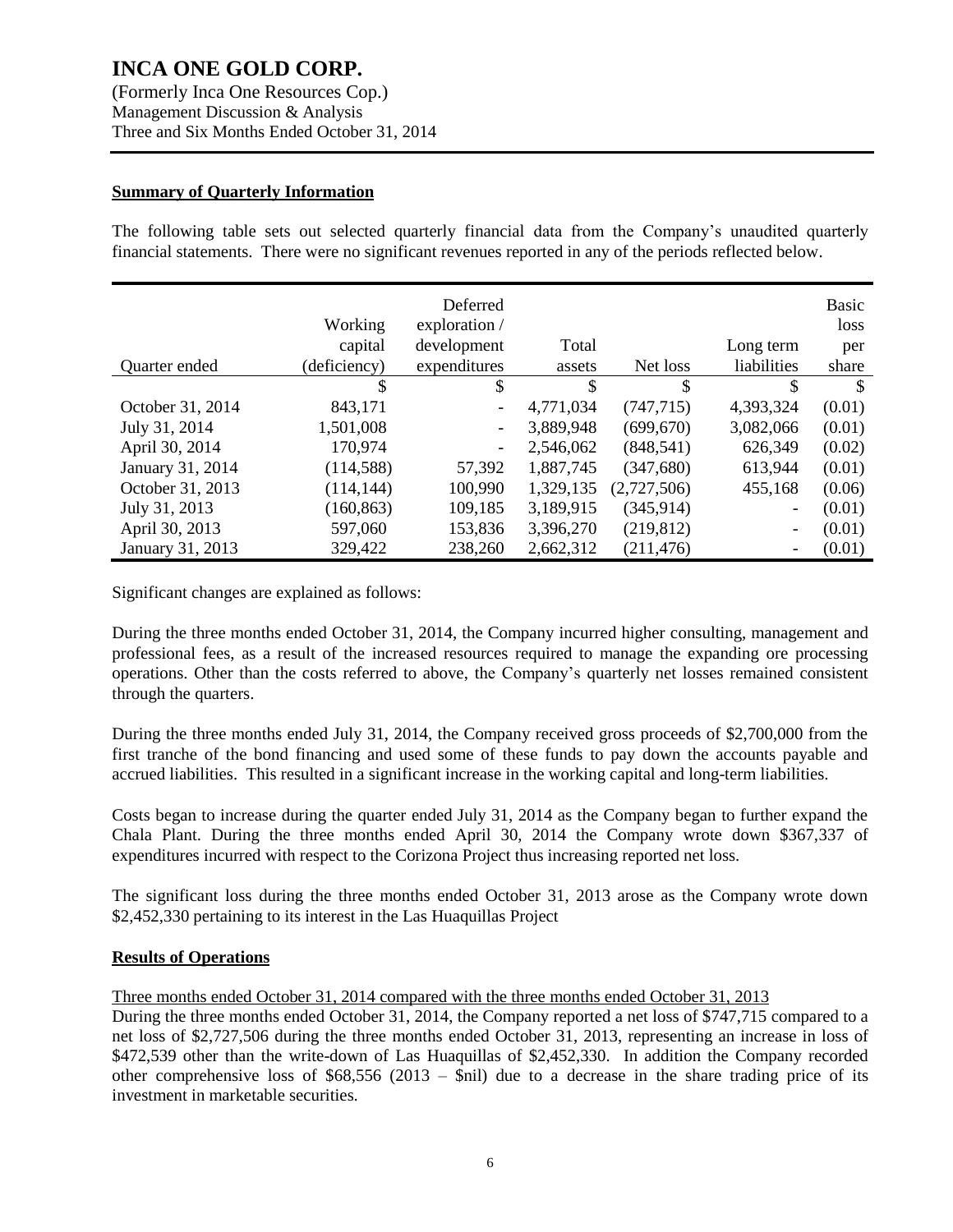(Formerly Inca One Resources Cop.) Management Discussion & Analysis Three and Six Months Ended October 31, 2014

Consulting and management fees in the current period increased by \$106,031 to \$145,678 compared to \$39,647 for the three months ended October 31, 2013, and office, rent and administration expenses in the current period increased by \$45,519 to \$69,105 compared to \$23,586 in the comparable prior period, as a result of the management of ore processing operations and related expansion, and appointment of the Chief Operating Officer and VP Operations and New Development, who were not engaged by the Company during the full three months ended October 31, 2013.

Professional fees in the current period increased by \$32,482 to \$99,459 compared to \$66,977 for the three months ended October 31, 2013, due to increased accounting and legal services incurred as a result of an increasing number of transactions and contracts entered into for the Chala Plant operations and expansion.

During the three months ended October 31, 2014, the Company recorded share-based payments of \$64,188 compared to \$16,461 during the three months ended October 31, 2013. 500,000 stock options were granted during the three months ended October 31, 2014 while 200,000 stock options were granted during the three months ended October 31, 2013. Although all option grants were valued at estimated fair value using the same pricing model the weighted average assumptions incorporated in the model vary over time.

Transfer agent and shareholder information expense increased in the current quarter by \$85,537 to \$157,728 compared to \$72,191 for the three months ended October 31, 2013, primarily due to the increased use of financing and investor relations expertise in both Canada and Europe. Travel, advertising and promotion expenses increased in the current quarter by \$31,903 to \$63,683 from \$31,780 for the three months ended October 31, 2013, due to an increase in business and investor relations related travel.

Finance and other costs increased in the current period by \$113,304 to \$129,706 compared to \$16,402 for the three months ended October 31, 2013, primarily as a result of interest on the promissory notes, the convertible debentures, and the bond financings closed during the second half of fiscal 2014 and the current fiscal years.

#### Six months ended October 31, 2014 compared with the six months ended October 31, 2013

During the six months ended October 31, 2014, the Company reported a net loss of \$1,447,385 compared to a net loss of \$3,073,422 during the six months ended October 31, 2013, representing an increase in loss of \$826,293 other than the write-down of Las Huaquillas of \$2,452,330. In addition the Company recorded other comprehensive loss of  $$444,178$  (2013 –  $$nil$ ) due to a decrease in the share trading price of its investment in marketable securities.

Consulting and management fees in the current period increased by \$149,503 to \$215,608 compared to \$66,105 for the six months ended October 31, 2013, and office, rent and administration expenses in the current period increased by \$69,570 to \$111,575 compared to \$42,005 in the comparable prior period, as a result of the management of the ore processing operations and related expansion, and appointment of the Chief Operating Officer and VP Operations and New Development, who were not engaged by the Company during the full six months ended October 31, 2013.

Professional fees in the current period increased by \$58,045 to \$173,295 compared to \$115,250 for the six months ended October 31, 2013, due to increased accounting and legal services incurred as a result of an increasing number of transactions and contracts entered into for the Chala Plant operations and expansion.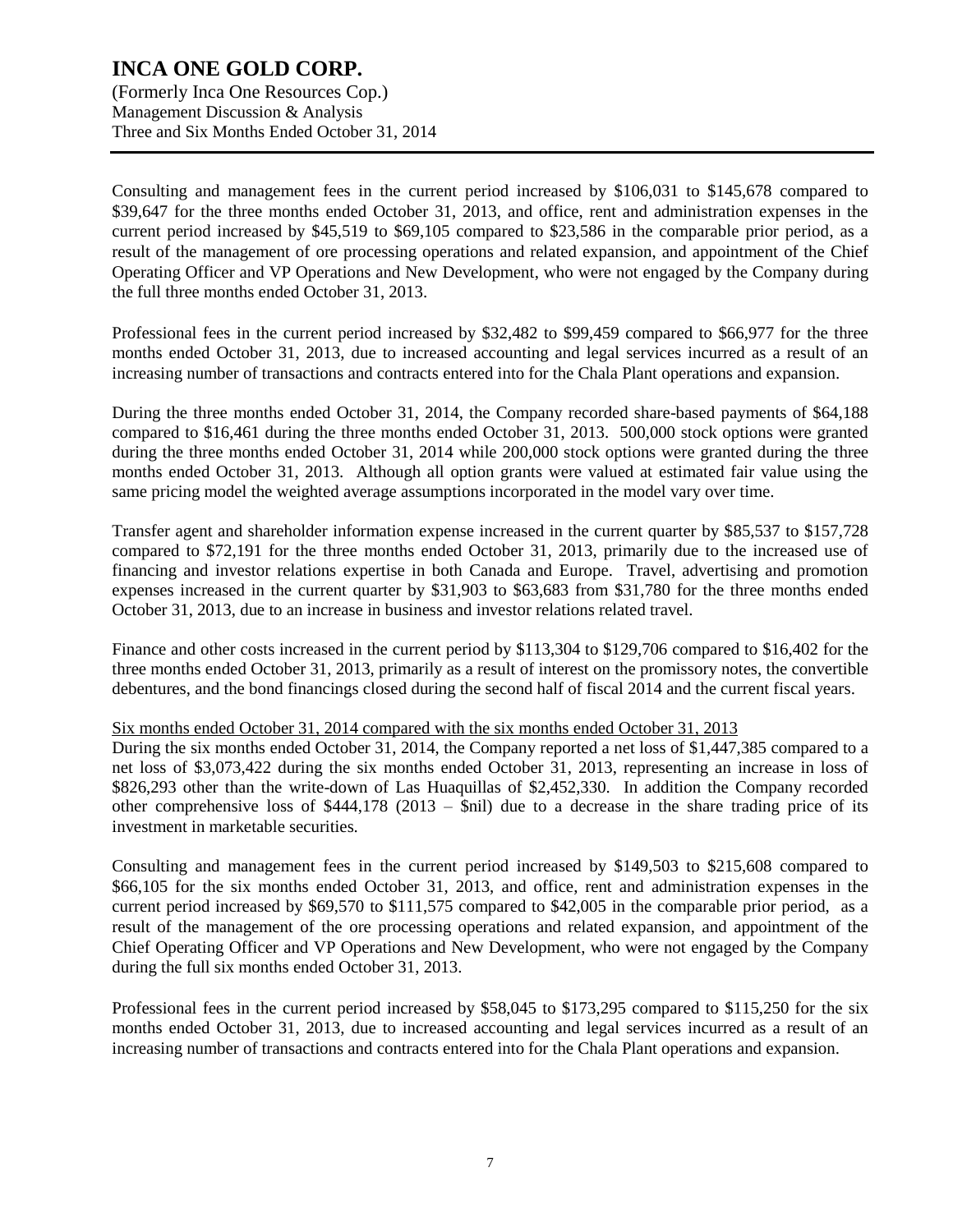(Formerly Inca One Resources Cop.) Management Discussion & Analysis Three and Six Months Ended October 31, 2014

During the six months ended October 31, 2014, the Company recorded share-based payments of \$350,172 compared to \$105,658 during the six months ended October 31, 2013. 2,550,000 stock options were granted during the six months ended October 31, 2014 while 1,150,000 stock options were granted during the six months ended October 31, 2013. Although all option grants were valued at estimated fair value using the same pricing model the weighted average assumptions incorporated in the model vary over time.

Transfer agent and shareholder information expense increased in the current period by \$78,247 to \$237,861 compared to \$159,614 for the six months ended October 31, 2013, primarily due to the increased use of financing and investor relations expertise in both Canada and Europe. Travel, advertising and promotion expenses increased in the current period by \$17,607 to \$118,324 from \$100,717 for the six months ended October 31, 2013, due to an increase in business and investor relations related travel.

Finance and other costs increased in the current period by \$204,144 to \$222,576 compared to \$18,432 for the six months ended October 31, 2013, primarily as a result of interest on the promissory notes, the convertible debentures, and the bond financings closed during the second half of fiscal 2014 and the current fiscal years.

### **Liquidity and Capital Resources**

As at October 31, 2014 the Company has financed its operations and met its capital requirements primarily through the issuance of capital stock by way of private placements, the exercise of share purchase warrants, and more recently from the issue of promissory notes, convertible debentures and a bond. As at October 31, 2014, the Company had cash and cash equivalents of \$448,079 representing an increase of \$369,369 compared with cash and cash equivalents of \$78,710 at April 30, 2014.

The Company reported working capital of \$843,171 at October 31, 2014 as compared to working capital of \$170,974 as at April 30, 2014, representing an increase in working capital of \$672,197 resulting from the proceeds received from the bond financing, offset by the investment in the Chala Plant, general and administrative expenditures and a decrease in the fair value of marketable securities.

Marketable securities consist of 733,007 shares in Global Resources Investment Trust PLC ("GRIT) which were acquired on February 28, 2014 in exchange for the issue of 12,000,000 common shares in the Company. The fair value of the shares in GRIT at acquisition was determined based on a value of \$0.11 per share for the 12,000,000 common shares issued by the Company. As of October 31, 2014 the GRIT shares were recorded at a fair value of \$403,270 (April 30, 2014 – \$847,448) based on the GRIT share trading price of CAD\$0.55 (GBP £0.305). While the Company will seek to maximize the proceeds it receives from the sale of its GRIT Shares, there is no assurance as to the timing of disposition or the amount that will be realized.

During the six months ended October 31, 2014 the Company continued the process of acquiring and refurbishing the Chala Plant which started test milling in November 2013 and also continued the upgrade to the Chala Plant processing capacity. The Company expects that a reliable revenue stream will soon be generated from the Chala Plant operations.

Management intends to finance operating costs and plant expansion over the next year with its current working capital, funds received from the final tranche of the bond financing completed subsequent to October 31, 2014, and additional fundraising as required. Other than convertible debentures issued and bond and promissory notes payable, the Company has no other long-term debt and is not subject to any capital requirements imposed by a regulator.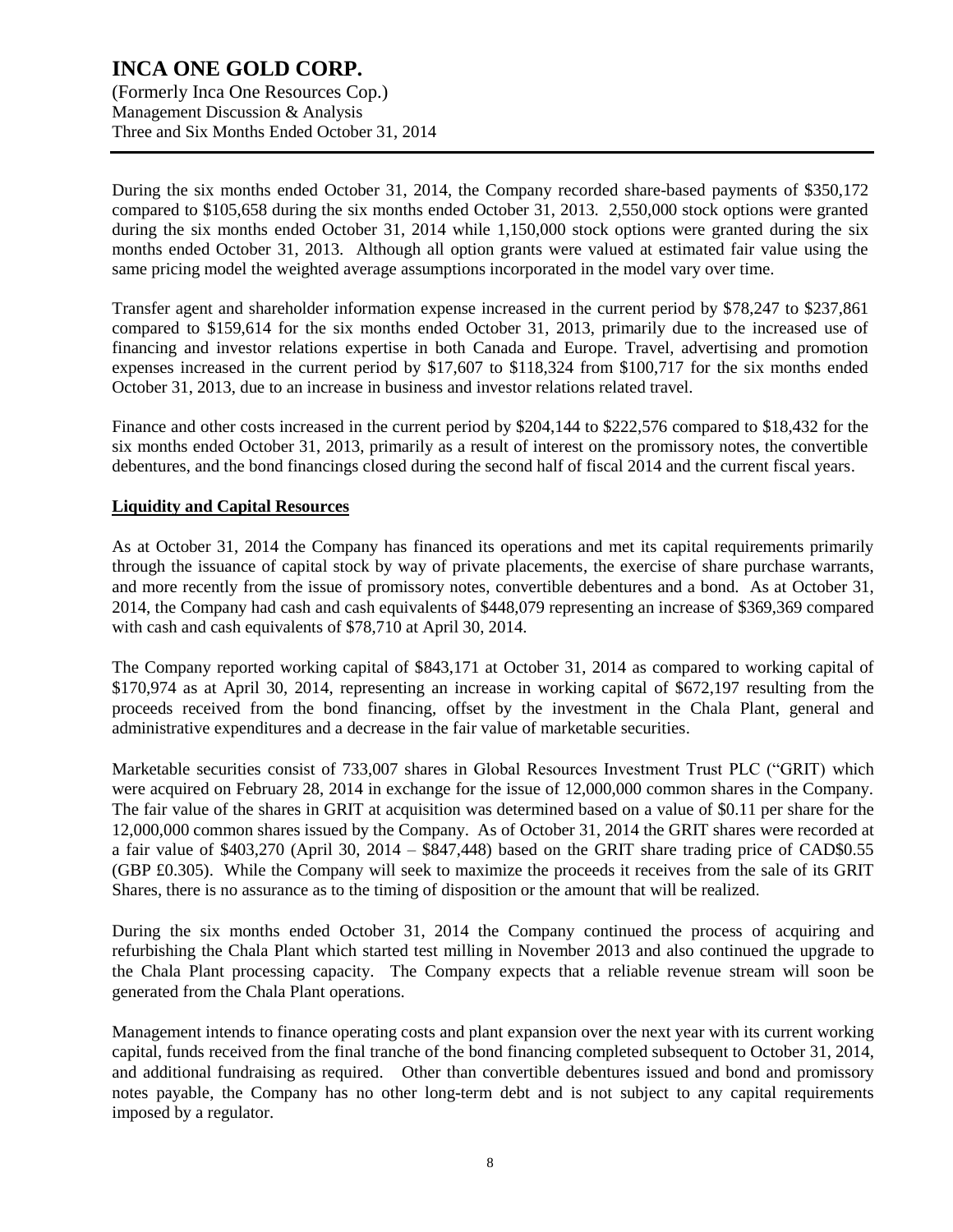(Formerly Inca One Resources Cop.) Management Discussion & Analysis Three and Six Months Ended October 31, 2014

### **Capital Expenditures**

During the six months ended October 31, 2014, the Company incurred costs of \$nil (2013 – \$150,823) with respect to its Corizona Project, \$nil (2013 – \$59,352) for Las Huaquillas exploration and evaluation expenditures, and \$2,226,946 (2013 – \$502,163) in property, plant and equipment expenditures, primarily for the purchase, refurbishment and test milling operations of the Chala Plant.

### **Financings**

#### Convertible Debentures

On May 23, 2014, the Company closed a convertible debenture financing for gross proceeds of \$325,000. The debentures bear interest at a rate of 10% per annum, calculated and paid quarterly in arrears, 25% of which shall be convertible into shares during the first year of the debenture term. Also during the first year of the debenture term a maximum of 25% of the principal may, at the option of the holder, be converted into common shares of the Company at a price of \$0.125 per common share. The debentures mature on May 23, 2019 and are redeemable by the Company at any time after May 23, 2017. They are secured by a security interest in all of the Company's present and after acquired property pursuant to a security agreement. Professional fees of \$18,297 were incurred in connection with the debenture offering.

#### Bond Financing

On June 3, 2014, the Company closed the first tranche of a bond financing for gross proceeds of \$2,700,000. The first tranche bond bears interest at 10% per annum, calculated and payable quarterly in arrears commencing no later than December 3, 2014. The bond principal of \$2,700,000 is repayable in increments of \$170,454 on each of June 3, 2016, September 3, 2016, December 3, 2016 and March 3, 2017, with the remainder due June 3, 2017.

In connection with the financing the Company and the purchaser have entered into a financing fee agreement whereby the Company will pay a financing fee equal to 3.5% of the net revenues from the Chala plant as defined by the agreement. All or a portion of the financing fee can be repurchased by the Company on either December 31, 2024 or December 31, 2029 in exchange for the cash payment of US\$1,500,000 or a corresponding pro-rata portion thereof and otherwise the fee will continue to be payable until December 31, 2034.

In addition a finder fee of \$216,000 and professional fees of \$12,476 were paid in cash and 1,440,000 finder's warrants were issued in connection with the financing. The warrants are exercisable at \$0.15 for 3 years.

The bond is secured by a security interest in all of the Company's present and after acquired property pursuant to an underlying Security Agreement but ranks secondary to any prior ranking security held by holders of the promissory notes and debentures. Pursuant to the terms of the bond financing agreement the Company has granted the right of first refusal for future debt and equity financings subject to certain restrictions as outlined in those agreements.

On August 29, 2014, the Company closed the second tranche of this financing after the gross proceeds of \$1,400,000 were received. The second tranche bond bears interest at 10% per annum, calculated and payable quarterly in arrears commencing no later than February 28, 2015. In addition professional fees of \$3,779 were paid in cash and 746,667 finder's warrants were issued in connection with the second tranche bond. The warrants are exercisable at \$0.15 for 3 years.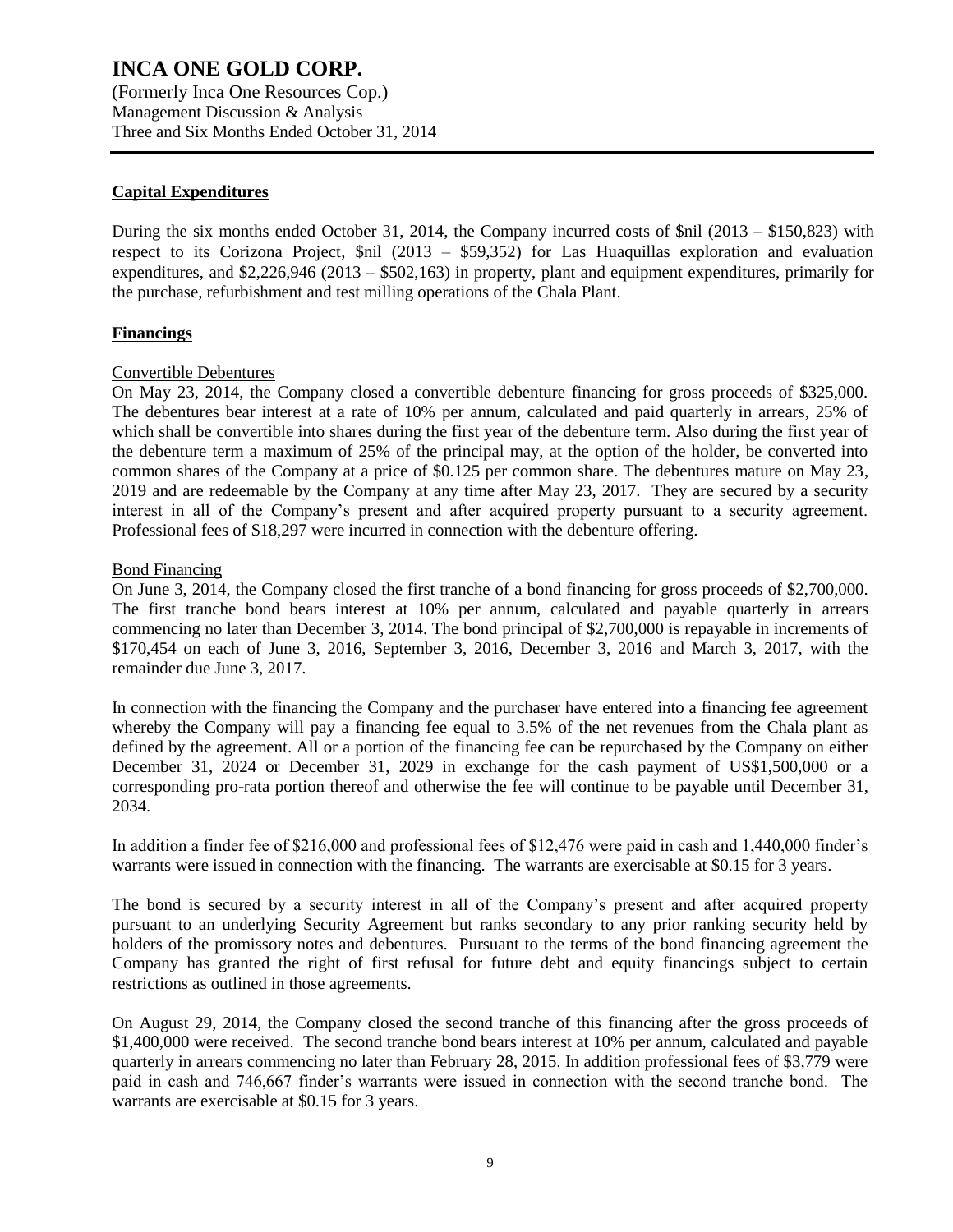(Formerly Inca One Resources Cop.) Management Discussion & Analysis Three and Six Months Ended October 31, 2014

Subsequent to October 31, 2014, the Company received the final tranche gross proceeds of \$1,400,000.

#### Share Issuances

On October 30, 2014, 550,000 common shares were issued pursuant to conversion of \$55,000 of the convertible debentures (see Note 11 of the October 2014 Interim Financial Statements).

During the six months ended October 31, 2014, 175,000 common shares were issued for proceeds of \$35,000 on the exercise of 175,000 warrants at \$0.20 per share.

During the six months ended October 31, 2014, 180,000 common shares were issued for proceeds of \$23,100 on the exercise of 120,000 stock options at \$0.125 per share and 60,000 stock options at \$0.135 per share.

#### **Subsequent Events**

#### Convertible Debentures

Subsequent to October 31, 2014, \$81,250 of the second tranche of the convertible debenture offering were converted to 650,000 common shares of the Company.

#### Bond Financing

Subsequent to October 31, 2014, the Company received the final tranche of the bond financing for gross proceeds of \$1,400,000.

#### Stock Options

Subsequent to October 31, 2014, 281,000 common shares were issued on the exercise of 281,000 stock options at \$0.15 per share.

#### **Summary of Outstanding Share Data**

As at the date of this MD&A, the Company had 65,561,714 common shares issued and the following options and warrants outstanding: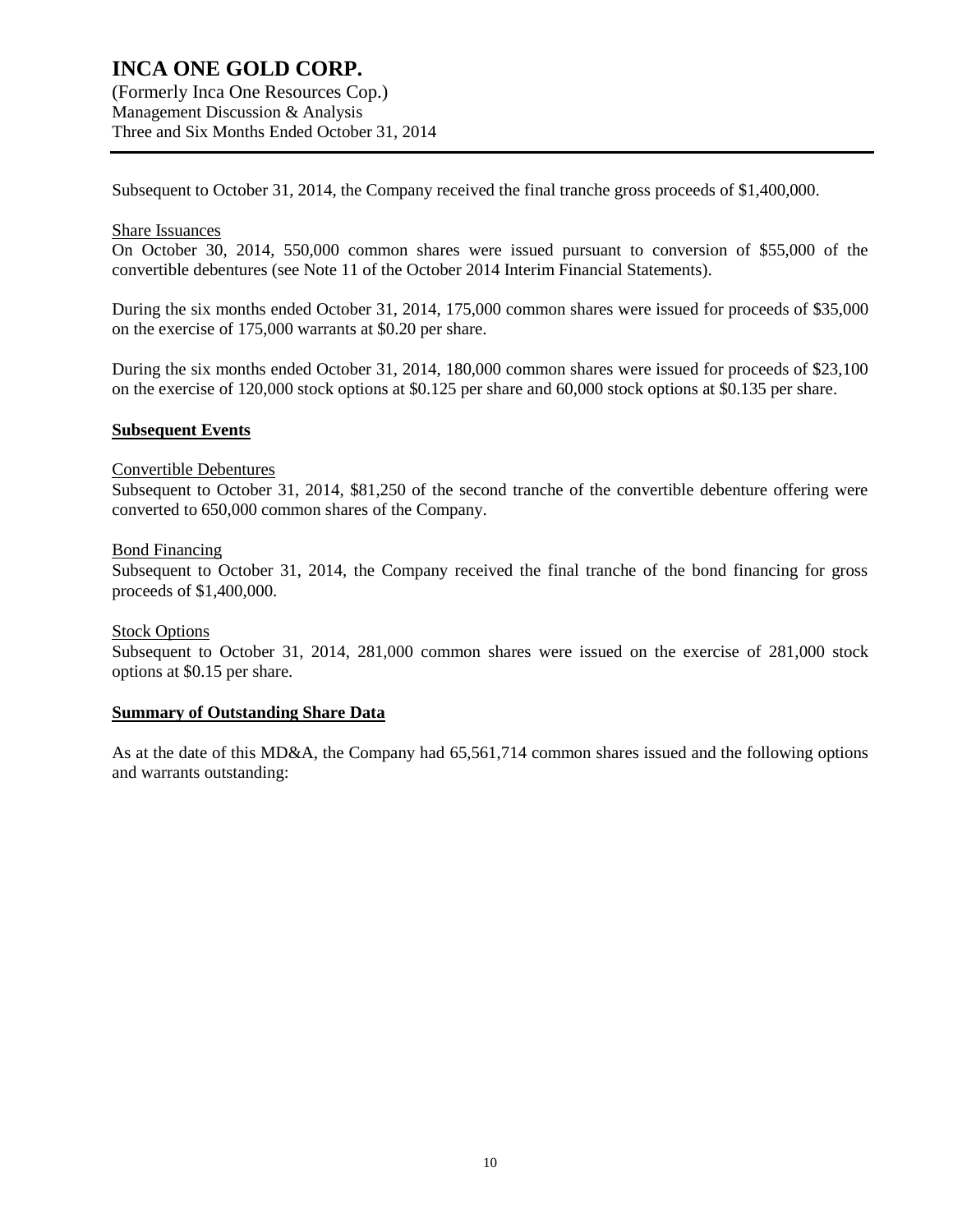(Formerly Inca One Resources Cop.) Management Discussion & Analysis Three and Six Months Ended October 31, 2014

### **Stock Options:**

| Options   | <b>Exercise Price</b> | <b>Expiry Date</b> | <b>Vesting Provisions</b> |
|-----------|-----------------------|--------------------|---------------------------|
| #         | \$                    |                    | #                         |
| 150,000   | 0.135                 | February 18, 2015  | Vested                    |
| 240,000   | 0.125                 | April 7, 2015      | Vested                    |
| 150,000   | 0.250                 | February 9, 2017   | Vested                    |
| 250,000   | 0.150                 | October 5, 2017    | Vested                    |
| 545,000   | 0.150                 | October 30, 2017   | Vested                    |
| 799,000   | 0.150                 | May 30, 2018       | Vested                    |
| 200,000   | 0.150                 | October 31, 2018   | Vested                    |
| 1,950,000 | 0.150                 | June 4, 2019       | Vested                    |
| 500,000   | 0.150                 | August 29, 2019    | Vested                    |
| 75,000    | 0.220                 | September 23, 2020 | Vested                    |
| 10,000    | 0.500                 | May 13, 2021       | Vested                    |
| 595,000   | 0.430                 | July 11, 2021      | Vested                    |
| 5,464,000 |                       |                    |                           |

#### **Warrants:**

| Number of Warrants | <b>Exercise Price</b> | <b>Expiry Date</b> |
|--------------------|-----------------------|--------------------|
|                    |                       |                    |
| 9,950,800          | 0.200                 | April 5, 2016      |
| 1,440,000          | 0.150                 | May 20, 2017       |
| 746,667            | 0.150                 | August 29, 2017    |
| 12, 137, 467       |                       |                    |
|                    |                       |                    |

### **Transactions with Related Parties**

#### **(a) Related Party Transactions**

The Company's related parties consist of the Company's directors, officers, former officer and companies associated with these individuals including the following:

- EKelly Investments Ltd., a company owned by Edward Kelly, the Company's President
- Rapid Time Networks Inc., a company owned by George Moen, the Company's Chief Operating **Officer**
- Invictus Accounting Group LLP, a company controlled by Oliver Foeste, a director (and the Company's CFO effective September 1, 2014)
- Malaspina Consultants Inc., a company owned by Robert McMorran, a director, and in which Sharon Muzzin, the Company's CFO until August 31, 2014 (resigned effective August 31, 2014), is an associate
- McCullough O'Connor Irwin LLP, a company in which James Harris, the Company's Corporate Secretary, is of counsel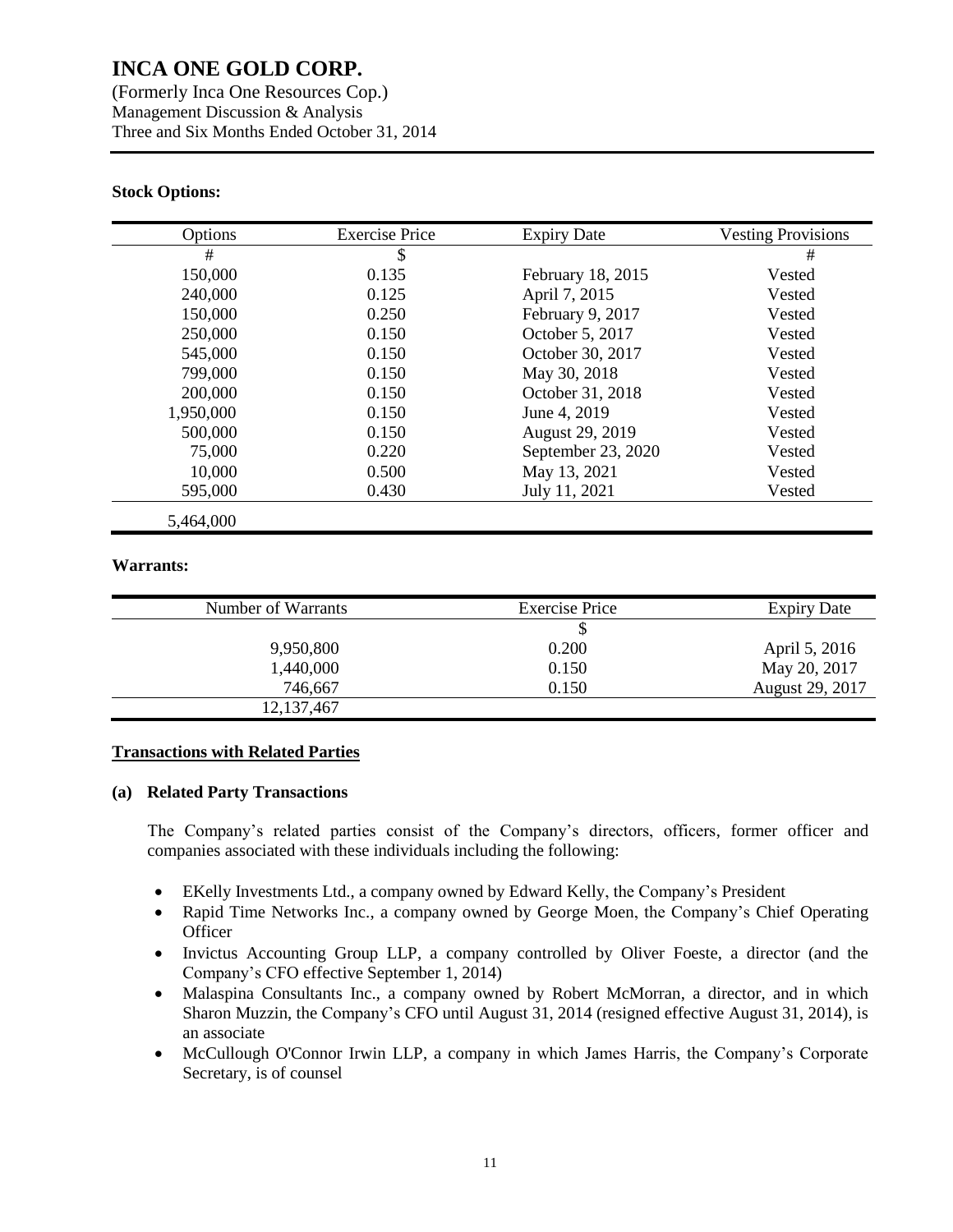(Formerly Inca One Resources Cop.) Management Discussion & Analysis Three and Six Months Ended October 31, 2014

> The following expenditures were charged by related parties for the three and six months ended October 31, 2014 and 2013:

|                                               | Three months<br>ended October 31, |        | Six months<br>ended October 31, |         |
|-----------------------------------------------|-----------------------------------|--------|---------------------------------|---------|
|                                               | 2014                              | 2013   | 2014                            | 2013    |
|                                               | S                                 | S      | S                               | \$      |
| Accounting fees <sup>(1)</sup>                | 50,864                            | 30,683 | 78,084                          | 59,379  |
| Consulting and management fees <sup>(2)</sup> | 45,000                            | 34,000 | 90,000                          | 58,000  |
| Finance costs $^{(3)}$                        | 7,316                             | 8,583  | 22,657                          | 8,583   |
| Legal fees $(4)$                              | 31,917                            | 19,958 | 50,472                          | 28,845  |
|                                               | 135,097                           | 93,224 | 241,213                         | 154,807 |

 $(1)$  Fees include amounts paid for accounting, paralegal and CFO services paid to Invictus Accounting Group LLP and Malaspina Consultants Inc.

(2) The amount includes consulting and management fees paid to EKelly Investments Ltd. and Rapid Time Networks Inc.

(3) The amount includes interest incurred on promissory notes and convertible debentures.<br>
The amount includes legal fees paid to McCullough O'Connor Irwin I I P

The amount includes legal fees paid to McCullough O'Connor Irwin LLP.

#### **(b)** C**ompensation of Key Management Personnel**

The Company's key management personnel has authority and responsibility for planning, directing and controlling the activities of the Company and includes the Directors, President, Chief Financial Officer, and Chief Operating Officer. Compensation in respect of services provided by key management consists of consulting and management fees paid to Edward Kelly and George Moen, and accounting fees paid to Malaspina Consultants Inc. and Invictus Accounting Group LLP, and by the issue of options.

|                                     | Three months<br>ended October 31, |        |                   | Six months |  |
|-------------------------------------|-----------------------------------|--------|-------------------|------------|--|
|                                     |                                   |        | ended October 31, |            |  |
|                                     | 2014                              | 2013   | 2014              | 2013       |  |
|                                     |                                   |        |                   |            |  |
| Management, accounting and CFO fees | 95,864                            | 64,683 | 168,084           | 117,379    |  |
| Share-based payments                | 32,094                            |        | 209,962           | 32,367     |  |
|                                     | 127,958                           | 64,683 | 378,046           | 149,746    |  |

There was no other compensation paid or payable to key management for employee services.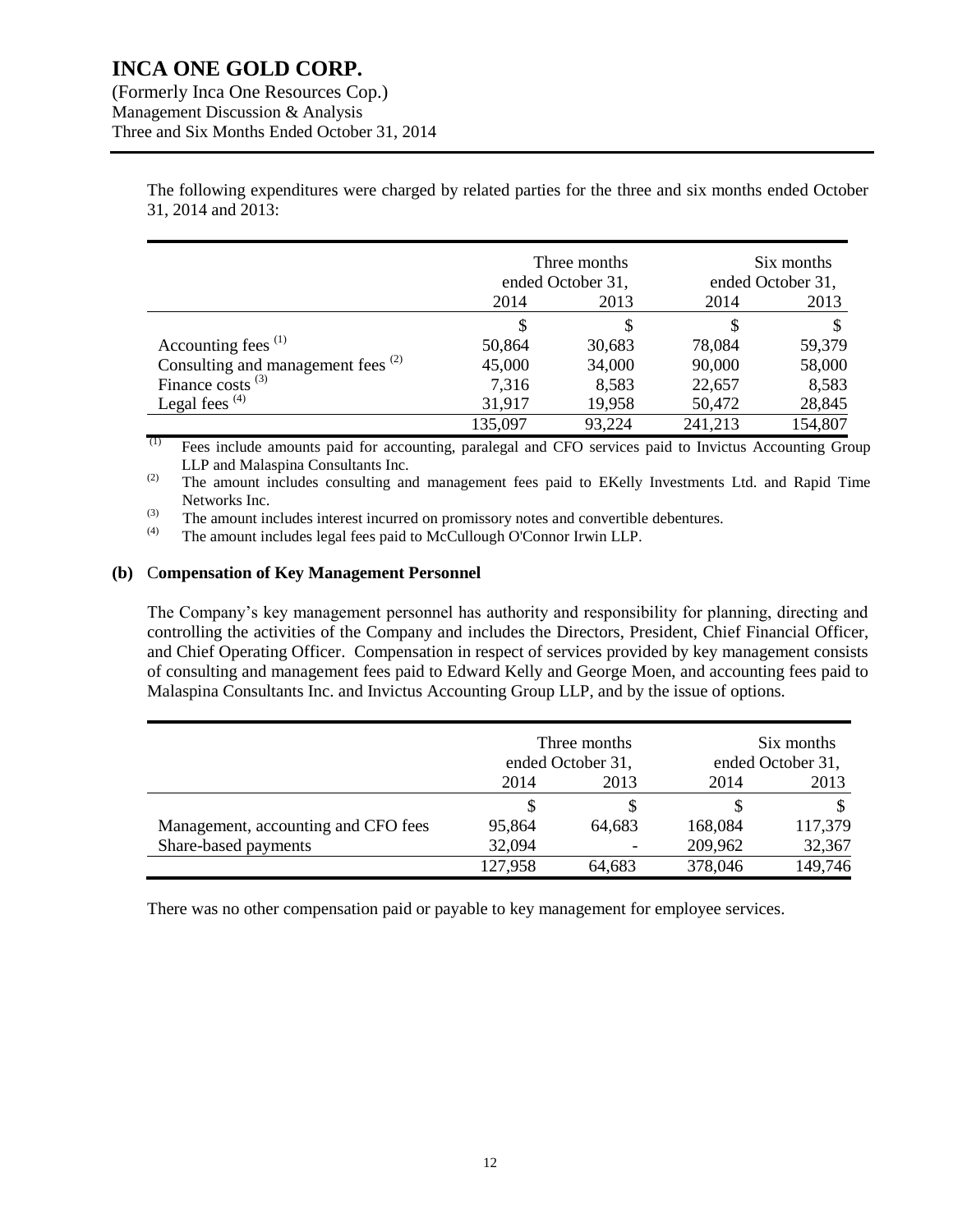(Formerly Inca One Resources Cop.) Management Discussion & Analysis Three and Six Months Ended October 31, 2014

### **(c) Related Party Balances**

All related party balances payable, including for business expense reimbursements, advances to the Company and services rendered, as at October 31, 2014 are non-interest bearing and payable on demand and are comprised of \$7,586 (April 30, 2014 – \$48,856) payable to Edward Kelly, \$nil (April 30, 2014 – \$52,670) payable to EKelly Investments Ltd., \$3,866 (April 30, 2014 – \$21,661) payable to George Moen, \$973 (April 30, 2014 – \$48,450) payable to Rapid Time Networks Inc., \$3,360 (April 30, 2014 – \$57,739) payable to Malaspina Consultants Inc., \$9,528 (April 30, 2014 – \$nil) payable to Invictus Accounting Group LLP, and \$22,328 (April 30, 2014 – \$66,551) payable to McCullough O'Connor Irwin LLP.

#### **Commitments**

The Company has a consulting agreement with a company controlled by the President of the Company whereby it has committed to pay fixed monthly management fees of \$10,000, and whereby additional fees may be payable if certain conditions exist upon eventual termination of the contract.

#### **Financial Instruments**

As at October 31, 2014, the Company's financial instruments consist of cash and cash equivalents, other receivables, marketable securities, accounts payable and accrued liabilities, promissory notes payable, and bond payable. Cash and cash equivalents and other receivables are designated as loans and receivables, which are measured at amortized cost. Marketable securities are designated as available-for-sale, which are measured at fair value through other comprehensive income or loss. Accounts payable and accrued liabilities, promissory notes payable, and bond payable are designated as other financial liabilities, which are measured at amortized cost.

Cash and cash equivalents are held as cash deposits or investments in guaranteed investment certificates ("GICS") at banks within Canada. The GICs when held are immediately redeemable and their fixed terms do not exceed one year. The Company also holds cash at respected Peruvian banks. The Company does not invest in asset-backed commercial paper and does not expect any credit losses.

A portion of the Company's financial assets and liabilities is denominated in foreign currencies giving rise to risks from changes in foreign exchange rates. The Company holds cash in Canadian, United States and Peruvian currencies as required by forecasted expenditures. The Company's main risk is associated with the fluctuations in the US dollar and the Peruvian New Sol ("Sol"). The Company has determined that an effect of a 10% increase or decrease in the US dollar and Sol against the Canadian dollar as at October 31, 2014 would result in an insignificant change to the comprehensive loss for the six months ended October 31, 2014. At October 31, 2014, the Company had no hedging agreements in place with respect to foreign exchange rates.

Liquidity risk is the risk that the Company will incur difficulties meeting its financial obligations as they come due. The Company's approach to managing liquidity is to ensure, as best as possible, that it will have sufficient cash to meet its liabilities when due, under both normal and stressed conditions.

Management believes that as at October 31, 2014 the Company is not exposed to significant credit or interest risks arising from these financial instruments.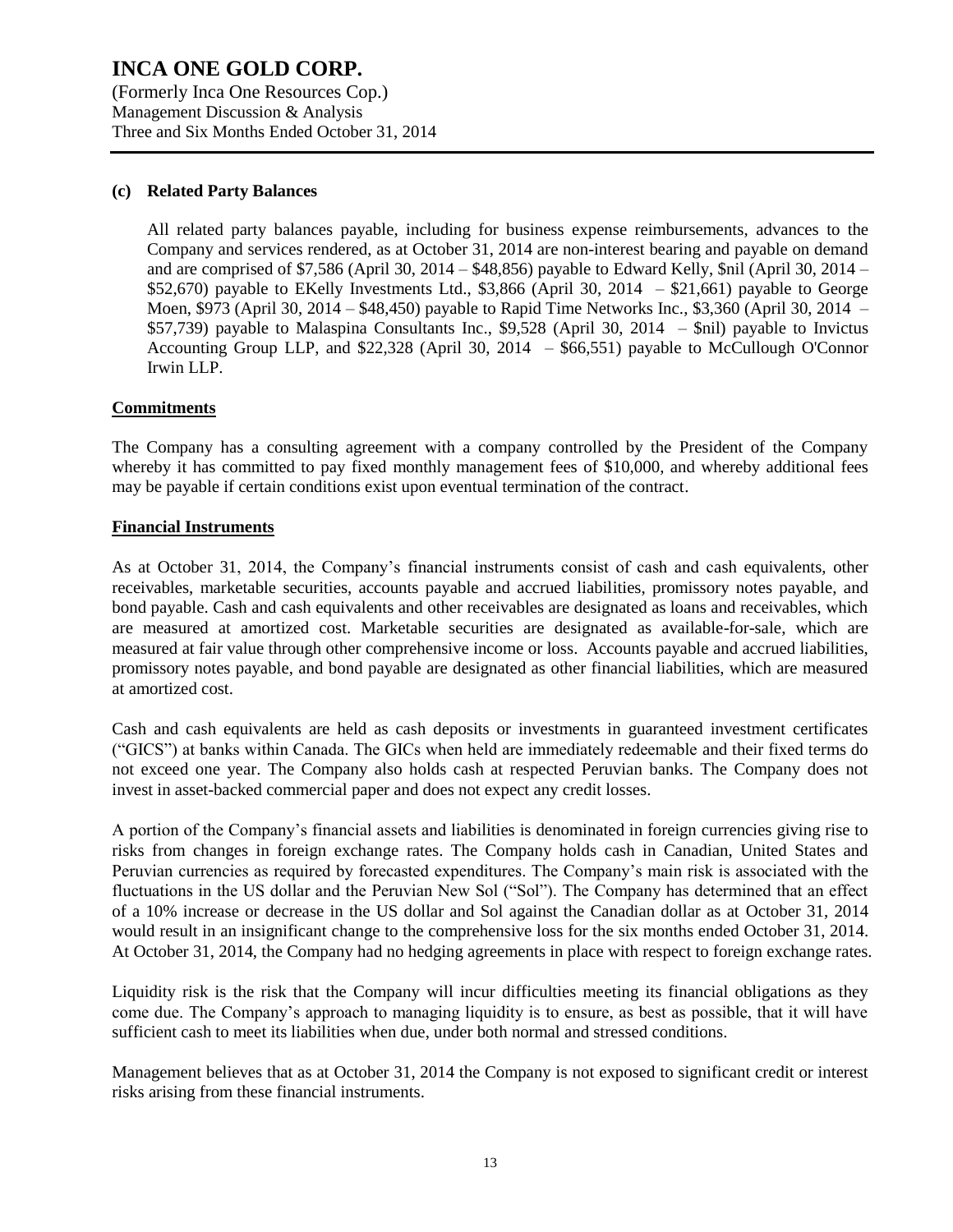(Formerly Inca One Resources Cop.) Management Discussion & Analysis Three and Six Months Ended October 31, 2014

### **Off-Balance Sheet Arrangements**

The Company has not entered into any off-balance sheet arrangements.

### **Critical Accounting Policies and Estimates**

The preparation of the Company's consolidated financial statements requires management to make certain critical accounting estimates and to exercise judgment that affect the accounting policies and the reported amounts of assets, liabilities and disclosure of contingent assets and liabilities at the date of the consolidated financial statements and reported amounts of revenues and expenses during the reporting period. Estimates and assumptions are continually evaluated based on historical experience and other factors, including expectations of future events that are believed to be reasonable under the circumstances. In the future, actual experience may differ from these estimates and assumptions. Revisions to accounting estimates are recognized in the period in which the estimates are revised and in any future periods affected. The areas involving a higher degree of judgment or complexity where assumptions and estimates are significant to the financial statements include the going concern assumption, the economic recoverability and probability of future economic benefits of exploration and evaluation assets, exploration and evaluation assets title, the commencement of commercial production, the functional currency, the valuation of marketable securities, convertible debentures and share-based compensation, decommissioning liabilities, and deferred taxes. A more in depth description of these areas is provided in the accompanying financial statements.

#### **Risks and Uncertainties**

Natural resources exploration, development, production and processing involve a number of business risks, some of which are beyond the Company's control. These can be categorized as operational, financial and regulatory risks.

Operational risks include: the Company may not be able to find and develop resources economically, the Company cannot guarantee title to its properties, the Company may have difficulty in marketing production and services, the Company must manage changing governmental laws and regulations, the Company may have difficulty in hiring and retaining skilled employees and contractors, environmental hazards (including discharge of pollutants or hazardous chemicals), industrial accidents and occupational and health hazards, mechanical failures, the unavailability of materials and equipment, pit slope failures, unusual or unexpected rock formations, poor or unexpected geological or metallurgical conditions, poor or inadequate ventilation, failure of mine communication systems, poor water condition, interruptions to gas and electricity supplies, human error and adverse weather conditions, there is no assurance that the Company will acquire additional mineral properties and any acquisitions may expose the Company to new risks, and the mining industry is intensely competitive for the acquisition of new properties, access to capital and hiring of skilled personnel. The Company continuously monitors and responds to changes in these factors and seeks to adhere to all regulations governing its operations.

Financial risks include commodity prices, interest rates and fluctuating foreign exchange rates, all of which are beyond the Company's control. Additional financial risks are the Company's ability to raise capital to continue funding its operations.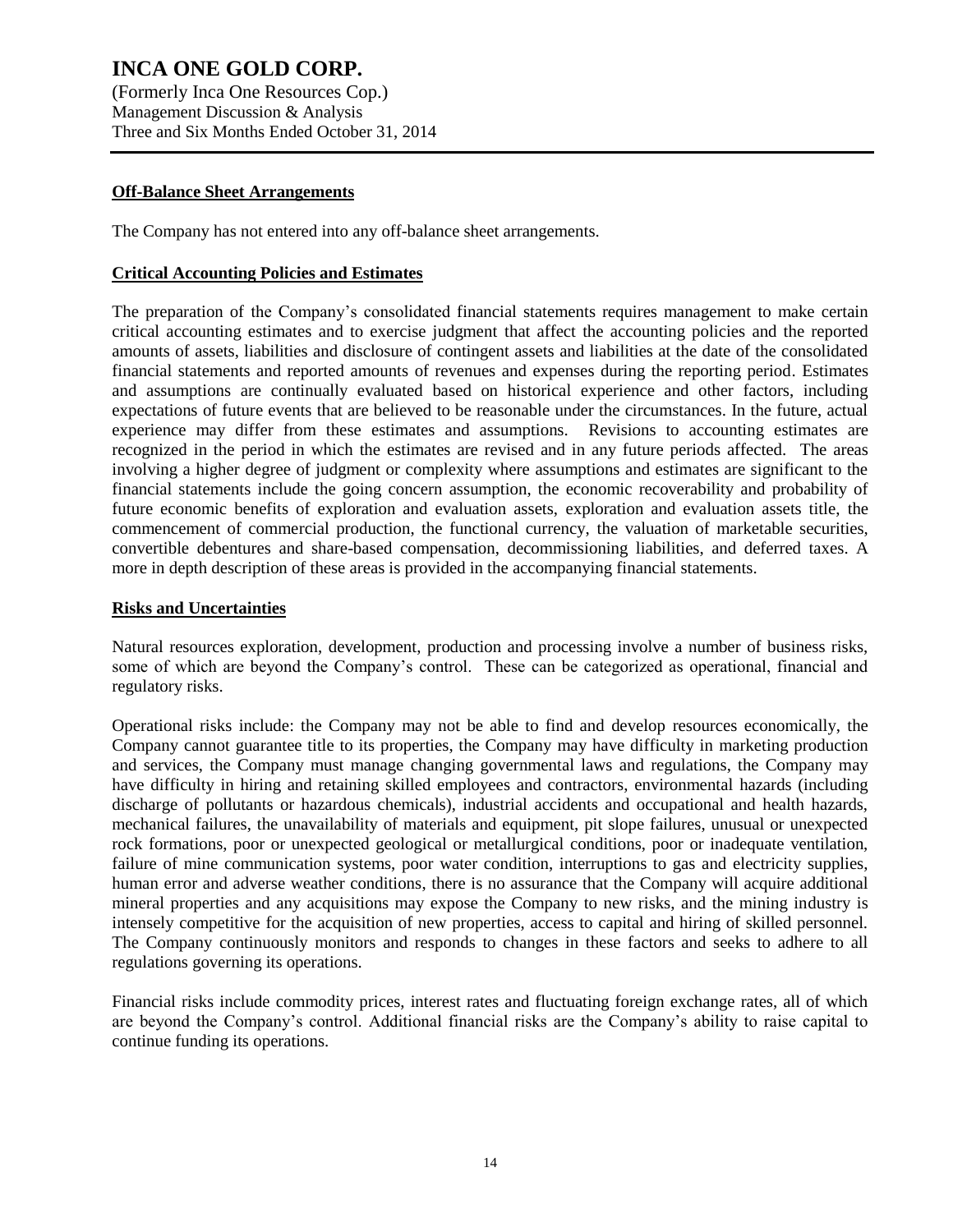(Formerly Inca One Resources Cop.) Management Discussion & Analysis Three and Six Months Ended October 31, 2014

Regulatory risks include the possible delays in getting regulatory approval to, and permits for, the transactions that the Board of Directors believe to be in the best interest of the Company, and include increased fees for filings, the introduction of ever more complex reporting requirements the cost of which the Company must meet in order to maintain its exchange listing.

#### **Cautionary Note Regarding Forward-Looking Information**

This MD&A contains forward-looking statements. All statements, other than statements of historical fact, constitute "forward-looking statements" and include any information that addresses activities, events or developments that the Company believes, expects or anticipates will or may occur in the future including the Company's strategy, plans or future financial or operating performance and other statements that express management's expectations or estimates of future performance.

Forward-looking statements are generally identifiable by the use of the words "may", "will", "should", "continue", "expect", "anticipate", "estimate", "believe", "intend", "plan" or "project" or the negative of these words or other variations on these words or comparable terminology. All such forward-looking information and statements are based on certain assumptions and analyses made by the Company's management in light of their experience and perception of historical trends, current conditions and expected future developments, as well as other factors management believes are appropriate in the circumstances. These statements, however, are subject to known and unknown risks, uncertainties and other factors that may cause the actual results, level of activity, performance or achievements of the Company to be materially different from those expressed, implied by or projected in the forward-looking information or statements. Important factors that could cause actual results to differ from these forward-looking statements include but are not limited to: risks related to the exploration and potential development of the Company's projects, risks related to international operations, the actual results of current exploration activities, conclusions of economic evaluations, changes in project parameters as plans continue to be refined, future prices of minerals, as well as those factors discussed in the sections relating to risk factors of the Company set out in this MD&A.

There can be no assurance that any forward-looking statements will prove to be accurate, as actual results and future events could differ materially from those anticipated in such statements. Accordingly, the reader should not place any undue reliance on forward-looking information or statements. Except as required by law, the Company does not intend to revise or update these forward-looking statements after their date of issue, or to revise them to reflect the occurrence of future unanticipated events.

#### **Disclosure Controls and Procedures**

In connection with National Instrument 52-109 (Certificate of Disclosure in Issuer's Annual and Interim Filings) ("NI 52-109"), the Chief Executive Officer and Chief Financial Officer of the Company have filed a Venture Issuer Basic Certificate with respect to the financial information contained in the unaudited condensed interim consolidated financial statements and this accompanying MD&A for the six months ended October 31, 2014 (together the "Interim Filings").

In contrast to the full certificate under NI 52-109, the Venture Issuer Basic Certificate does not include representations relating to the establishment and maintenance of disclosure controls and procedures and internal control over financial reporting, as defined in NI 52-109. For further information the reader should refer to the Venture Issuer Basic Certificates filed by the Company with the Interim Filings on SEDAR at www.sedar.com.